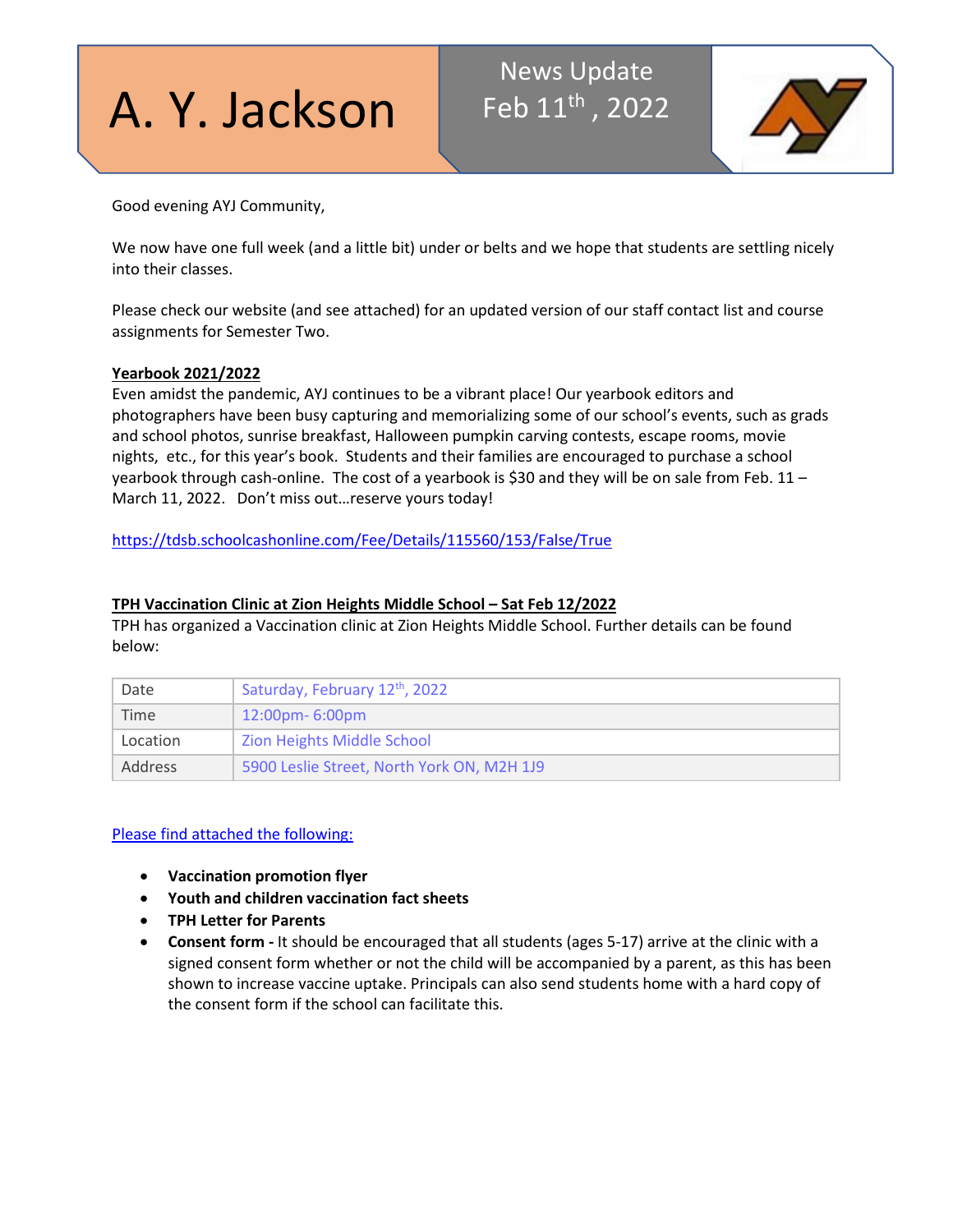#### **Guidance Google Classrooms**

Students are asked to join the appropriate **Guidance Google Classroom** for updates from the Guidance Department throughout the year.

Grade 9 code: b27gbjp Grade 10 code: wctzhxp Grade 11 code: o7im42h Grade 12 code: cvlqkiu

#### **AYJ Late Start Wednesdays**

There will be late starts at AYJ for staff to meet together to address Professional Learning items and to continue/update our school year planning. Please note these dates on your personal calendars.

| <b>AYJ Late Start Wednesdays Dates</b> |                   |  |  |
|----------------------------------------|-------------------|--|--|
| February 16, 2022                      | February 23, 2022 |  |  |
| March 23, 2022                         | March 30, 2022    |  |  |
| April 20, 2022                         | April 27, 2022    |  |  |
| May 18, 2022                           | May 25, 2022      |  |  |
| June 22, 2022                          | June 29, 2022     |  |  |

The **schedule** on these **Late Start Wednesdays** is as follows:

| <b>AYJ Late Start Wednesdays Schedule</b> |            |  |  |  |
|-------------------------------------------|------------|--|--|--|
| 10:00 am $-$ 11:00 pm                     | Course 1   |  |  |  |
| 11:05 am $-$ 12:05 pm                     | Course 2   |  |  |  |
| 12:05 pm $-$ 12:50 pm                     | LUNCH      |  |  |  |
| 12:50 pm $-$ 1:50 pm                      | Course 3/4 |  |  |  |
| 1:55 pm $-$ 2:55 pm                       | Course 4/3 |  |  |  |

#### **Lockers**

Lockers will once again be accessible/used for the new semester. Locker assignments were noted on each student timetable.

Locker location maps are linked below.

First Floor Locker Location Map: **<https://drive.google.com/file/d/1K9lnMFGizAEJa2eg2oVE4ul5AGwUw4rG/view?usp=sharing>**

Second Floor Locker Location Map:

**[https://drive.google.com/file/d/1\\_oCGl8\\_YMUcrKjI7aSYxmVVSC9JYh4Ua/view?usp=sharing](https://drive.google.com/file/d/1_oCGl8_YMUcrKjI7aSYxmVVSC9JYh4Ua/view?usp=sharing)**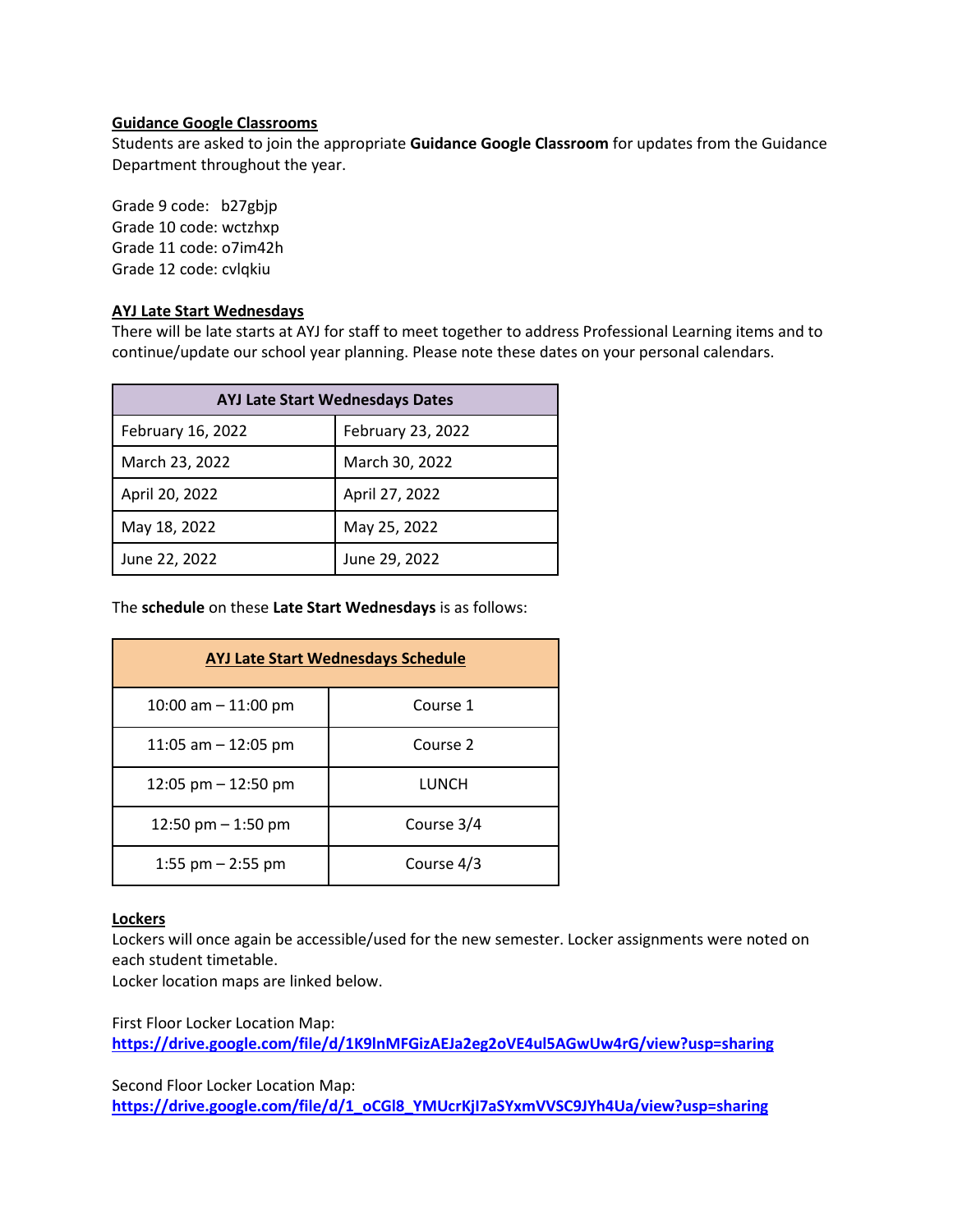#### Also listed is a **LOCKER LOCATOR CHART**:

How to read this chart,

Find your assigned locker #, i.e.  $A577 - it$  is found on line 17 in the chart<br>See the Floor it is on. the chart shows "2<sup>nd</sup> Floor"

See the Floor it is on,

See the Hallway, The chart shows "NORTH - Math Hallway" See the where in the hallway, the chart shows "L - Hallway Clock, R - Rm 216" This means on the Left (L) side is the Hallway Clock on the Right (R) is Room 216

# **AYJ Locker Locator**

| Line           | Locker # Range   |    | Floor       | Hallway    | Location (by Rm # & Hallway)    |                                               |
|----------------|------------------|----|-------------|------------|---------------------------------|-----------------------------------------------|
| 1              | A001             | to | A021        | 1st Floor  | <b>NORTH - English Hallway</b>  | L - Rm 120, R - Exit 10                       |
| $\overline{2}$ | A022             | to | A025        | 1st Floor  | NORTH - English Hallway         | L - Exit 10, R - Rm 121                       |
| 3              | A026             | to | A047        | 1st Floor  | NORTH - English Hallway         | L - Rm 121, R - Rm 123                        |
| 4              | A048             | to | A075        | 1st Floor  | <b>NORTH - English Hallway</b>  | L - Rm 122, R - Rm 120                        |
| 5              | A076             | to | A106        | 1st Floor  | NORTH - English Hallway         | L - Rm 123, R - Rm 123                        |
| 6              | A113             | to | A139        | 1st Floor  | <b>NORTH - English Hallway</b>  | L - Rm 126, R - Rm 122                        |
| 7              | A140             | to | A162        | 1st Floor  | NORTH - English Hallway         | L - Rm 126, R - Rm 126                        |
| 8              | A168             | to | A171        | 1st Floor  | <b>NORTH - English Hallway</b>  | L - Rm 125, R - Rm 127                        |
| 9              | A179             | to | A200        | 1st Floor  | WEST - Hist/Mod Hallway         | L - Rm 127, R - Rm 129                        |
| 10             | A201             | to | A210        | 1st Floor  | WEST - Hist/Mod Hallway         | L - Rm 129, R - Exit 9                        |
| 11             | A211             | to | A239        | 1st Floor  | WEST - Hist/Mod Hallway         | L - Exit 9, R Rm 126                          |
| 12             | A240             | to | A341        | 1st Floor  | WEST - Hist/Mod Hallway         | L - Exit 9, R - Exit 8                        |
| 13             | A502             | to | A523        | 2nd Floor  | NORTH - Math Hallway            | L - Rm 216, R - Exit 10                       |
| 14             | A524             | to | A533        | 2nd Floor  | NORTH - Math Hallway            | L - Exit 10, R - Grad Photo Hall              |
| 15             | A534             | to | A540        | 2nd Floor  | <b>WEST - Computers Hallway</b> | L - Rm 230, R - Rm 228                        |
| 16             | A541             | to | A570        | 2nd Floor  | NORTH - Math Hallway            | L - Grad Photo Hall, R - Rm 217 Dbl Doors     |
| 17             | A571             | to | A655        | 2nd Floor  | NORTH - Math Hallway            | L - Hallway Clock, R - Rm 216                 |
| 18             | A656             | to | A671        | 2nd Floor  | NORTH - Math Hallway            | L - Rm 217 Dbl Doors, R - Math Caves Hall     |
| 19             | A672             | to | A703        | 2nd Floor  | NORTH - Math Hallway**          | L - Math Caves Hall, R - Exit 9               |
| 20             | A704             | to | A726        | 2nd Floor  | <b>NORTH - Math Hallway</b>     | L - Exit 9, R - Hallway Clock                 |
| 21             | A727             | to | A759        | 2nd Floor  | <b>WEST - Computers Hallway</b> | L - Exit 9, R - Rm 229                        |
| 22             | A760             | to | A781        | 2nd Floor  | WEST - Computers Hallway        | L - Rm 230, R - Rm 228                        |
| 23             | A782             | to | A796        | 2nd Floor  | WEST - Computers Hallway        | L - Rm 233, R - Rm 235                        |
| 24             | A797             | to | A803        | 2nd Floor  | <b>WEST - Computers Hallway</b> | L - Rm 230, R - Rm 228                        |
| 25             | A804             | to | A832        | 2nd Floor  | WEST - Computers Hallway        | L - Rm 235, R - Exit 8                        |
| 26             | B001             | to | B025        | 1st Floor  | MID - Library Hallway           | L - Exit 11, R - Foyer Hall Rm 100            |
| 27             | B026             | to | B049        | 1st Floor  | MID - Library Hallway           | L - LIB, R - Exit11                           |
| 28             | <b>B050</b>      | to | <b>B129</b> | 1st Floor  | MID - Library Hallway           | L - Foyer Hall Rm 100, R - Foyer Hall Conf Rm |
| 29             | B <sub>130</sub> | to | B163        | 1st Floor  | MID - Library Hallway           | L - Exit 8, R - LIB                           |
| 30             | <b>B501</b>      | to | <b>B527</b> | 2nd Floor  | MID - Art Hallway               | L - Grad Photo Hall, R - Rm 201               |
| 31             | B531             | to | <b>B537</b> | 2nd Floor  | <b>WEST - Computers Hallway</b> | L - Rm 230, R - Rm 228                        |
| 32             | <b>B538</b>      | to | <b>B554</b> | 2nd Floor  | MID - Art Hallway               | L - Rm 200, R - SHSM Hallway                  |
| 33             | <b>B555</b>      | to | <b>B576</b> | Mid 2nd FI | MID - Art Hallway               | L - SHSM Hallway, R - Rm 242                  |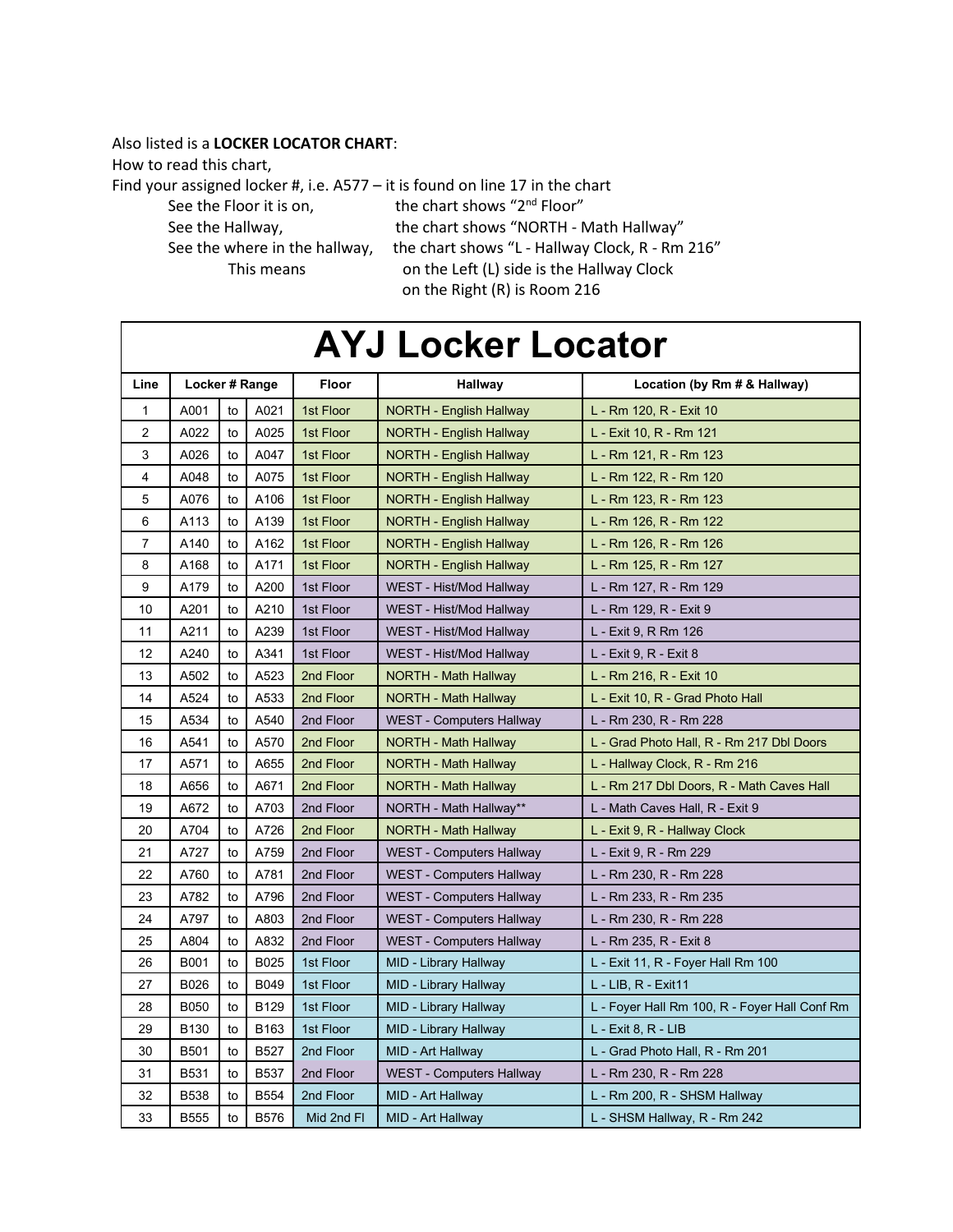| 34 | <b>B577</b>      | to | <b>B599</b>      | Mid 2nd FI | MID - Art Hallway               | L - Rm 242, R - Spiral Staircase Hall         |
|----|------------------|----|------------------|------------|---------------------------------|-----------------------------------------------|
| 35 | <b>B600</b>      | to | B637             | 2nd Floor  | MID - Art Hallway               | L - Exit 8, R - Rm 241                        |
| 36 | B638             | to | B662             | 2nd Floor  | MID - Art Hallway               | L - Spiral Staircase Hallway, R - Rm 238      |
| 37 | C001             | to | C035             | 1st Floor  | SOUTH - Gym Hallway             | L - Steps to Café Serv, R - Exit 2            |
| 38 | C051             | to | C095             | 1st Floor  | <b>SOUTH - Gym Hallway</b>      | L - Steps to Music Rm, R - Steps to Café Serv |
| 39 | C <sub>130</sub> | to | C <sub>167</sub> | 1st Floor  | <b>SOUTH - Gym Hallway</b>      | L - Steps to Music Rm, R - Steps to Café Serv |
| 40 | C168             | to | C196             | 1st Floor  | SOUTH - Gym Hallway             | L - Exit 6, R - Steps to Music Rm             |
| 41 | C501             | to | C <sub>525</sub> | 2nd Floor  | SOUTH - Wt Rm Hallway           | L - Exit 2, R - Rm 262                        |
| 42 | C526             | to | C561             | 2nd Floor  | SOUTH - Wt Rm Hallway           | L - Physics Caves, R - Rm 264                 |
| 43 | C <sub>562</sub> | to | C584             | 2nd Floor  | SOUTH - Wt Rm Hallway           | L - Rm 260, R - Rm 258                        |
| 44 | C585             | to | C648             | 2nd Floor  | SOUTH - Wt Rm Hallway           | L - Sci Caves Hall, R - Physics Caves Hall    |
| 45 | C649             | to | C682             | 2nd Floor  | SOUTH - Wt Rm Hallway           | L - Rm 258, R - Rm 258                        |
| 46 | C683             | to | C686             | 2nd Floor  | SOUTH - Wt Rm Hallway           | L - Rm 254, R - Sci Caves Hall                |
| 47 | C687             | to | C709             | 2nd Floor  | SOUTH - Wt Rm Hallway           | L - Rm 254, R - Rm 254                        |
| 48 | CO <sub>90</sub> | to | C096             | 1st Floor  | SOUTH - Gym Hallway             | L - Girls Change Rm, R - Team Change Room     |
| 49 | CO97             | to | C129             | 1st Floor  | SOUTH - Gym Hallway             | L - Team Change Rm, R - Boys Change Rm        |
| 50 | 2477             | to | 2511             | 2nd Floor  | <b>WEST - Computers Hallway</b> | L - Exit 8, R - Rm 234                        |
| 51 | 1257             |    |                  | 2nd Floor  | <b>WEST - Computers Hallway</b> | L - Exit 8, R - Rm 234                        |

If your locker assignment is one which is not available due to the final pieces of the Phys Ed Hallway Construction project, please see the MAIN OFFICE to receive a temporary locker assignment.

We ask that all students use **school purchased locks** on their lockers. In emergency situations it is imperative that the Admin team be able to access lockers without delay and school purchased locks give us that ability. Students that need to purchase a lock in advance of the start of Semester Two may do so by following the link below on SchoolCashOnline.

#### **[https://tdsb.schoolcashonline.com/Fee/Details/112818/153/False/True](http://track.spe.schoolmessenger.com/f/a/3_xaJ9vJGOmm_4d6cVDEog%7E%7E/AAAAAQA%7E/RgRj0vj2P0RDaHR0cHM6Ly90ZHNiLnNjaG9vbGNhc2hvbmxpbmUuY29tL0ZlZS9EZXRhaWxzLzExMjgxOC8xNTMvRmFsc2UvVHJ1ZVcHc2Nob29sbUIKYel2xfFhVbYhX1IZcGV0ZXIucGFwdXRzaXNAdGRzYi5vbi5jYVgEAAAAAg%7E%7E)**

Once purchased, students may see Mr. Ma in the main office to pick up their lock.

#### **Important Upcoming Dates**

| Wednesday, February 16th | AYJ Late Start Schedule - student entry begins at 9:45am |  |
|--------------------------|----------------------------------------------------------|--|
| Friday, February 18th    | TDSB PA Day - Staff Professional Activities, NO CLASSES  |  |
| Monday, February 21st    | Family Day Holiday, School CLOSED, NO CLASSES            |  |
| Wednesday, February 23rd | AYJ Late Start Schedule - student entry begins at 9:45am |  |

#### **February is African Heritage Month at the TDSB**

During the month of February, the Toronto District School Board proudly recognizes African Heritage Month. It is an occasion to celebrate the many achievements and contributions of peoples of African descent to Canada and the world. The chosen theme for 2021-2022 is NIA: Walking in Our Purpose. The first Black Canadian woman elected to Parliament, the Honourable Jean Augustine, introduced a motion to recognize February as Black History Month. The motion was carried unanimously by the House of Commons. In December 1995, the House of Commons officially recognized February as Black